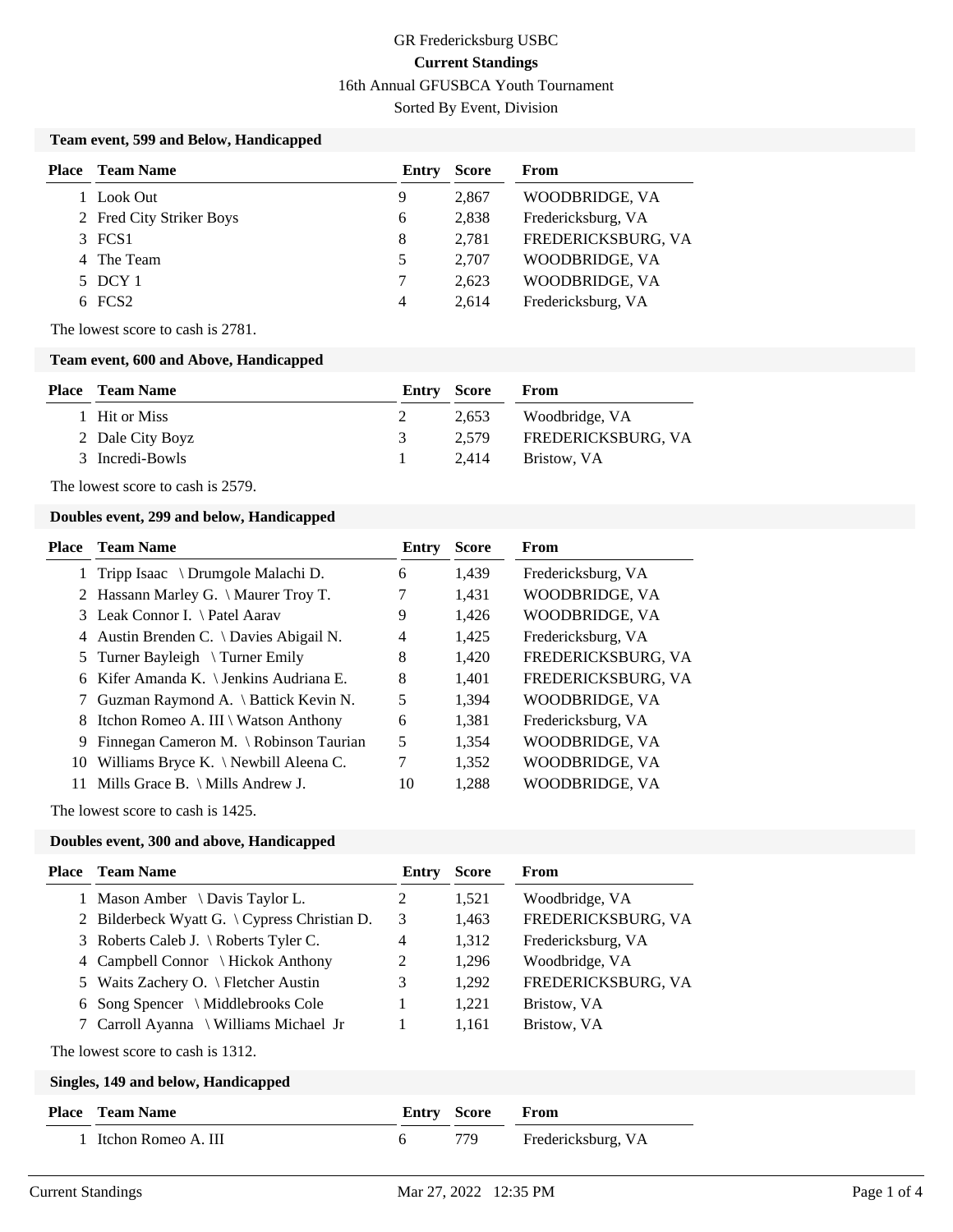# GR Fredericksburg USBC **Current Standings**

16th Annual GFUSBCA Youth Tournament

Sorted By Event, Division

### **Singles, 149 and below, Handicapped**

| <b>Place</b> | <b>Team Name</b>      | Entry | <b>Score</b> | From               |
|--------------|-----------------------|-------|--------------|--------------------|
| 2            | Tripp Isaac           | 6     | 773          | Fredericksburg, VA |
| 3            | Newbill Aleena C.     | 7     | 748          | WOODBRIDGE, VA     |
| 4            | Davies Abigail N.     | 4     | 742          | Fredericksburg, VA |
| 5            | Drumgole Malachi D.   | 6     | 725          | Fredericksburg, VA |
| 6            | <b>Watson Anthony</b> | 6     | 723          | Fredericksburg, VA |
| 6            | Turner Bayleigh       | 8     | 723          | FREDERICKSBURG, VA |
| 8            | Patel Aarav           | 9     | 720          | WOODBRIDGE, VA     |
| 9            | Jenkins Audriana E.   | 8     | 714          | FREDERICKSBURG, VA |
| 10           | <b>Turner Emily</b>   | 8     | 713          | FREDERICKSBURG, VA |
| 11           | Robinson Taurian      | 5     | 703          | WOODBRIDGE, VA     |
| 12           | Austin Brenden C.     | 4     | 694          | Fredericksburg, VA |
| 13           | Williams Bryce K.     | 7     | 690          | WOODBRIDGE, VA     |
| 14           | Finnegan Cameron M.   | 5     | 689          | WOODBRIDGE, VA     |
| 15           | Kifer Amanda K.       | 8     | 680          | FREDERICKSBURG, VA |
| 16           | Maurer Troy T.        | 7     | 672          | WOODBRIDGE, VA     |
| 17           | Guzman Raymond A.     | 5     | 669          | WOODBRIDGE, VA     |
| 18           | Leak Connor I.        | 9     | 643          | WOODBRIDGE, VA     |
| 19           | Mills Grace B.        | 10    | 642          | WOODBRIDGE, VA     |
| 20           | Battick Kevin N.      | 5     | 629          | WOODBRIDGE, VA     |
| 21           | Mills Andrew J.       | 10    | 595          | WOODBRIDGE, VA     |

The lowest score to cash is 723.

## **Singles, 150 and above, Handicapped**

| Place         | <b>Team Name</b>       | Entry          | <b>Score</b> | <b>From</b>        |
|---------------|------------------------|----------------|--------------|--------------------|
|               | 1 Hassann Marley G.    | 7              | 793          | WOODBRIDGE, VA     |
| $\mathcal{L}$ | Mason Amber            | 2              | 734          | Woodbridge, VA     |
| 3             | Davis Taylor L.        | $\overline{c}$ | 720          | Woodbridge, VA     |
| 4             | Roberts Tyler C.       | 4              | 699          | Fredericksburg, VA |
|               | Cypress Christian D.   | 3              | 683          | FREDERICKSBURG, VA |
| 6             | Waits Zachery O.       | 3              | 670          | FREDERICKSBURG, VA |
|               | <b>Hickok Anthony</b>  | $\overline{c}$ | 664          | Woodbridge, VA     |
|               | Roberts Caleb J.       | 4              | 655          | Fredericksburg, VA |
| 9             | Bilderbeck Wyatt G.    | 3              | 635          | FREDERICKSBURG, VA |
| 10            | Campbell Connor        | 2              | 622          | Woodbridge, VA     |
| 11            | Williams Michael Jr    | 1              | 581          | Bristow, VA        |
| 12            | Song Spencer           | 1              | 576          | Bristow, VA        |
| 13            | Carroll Ayanna         | 1              | 572          | Bristow, VA        |
| 14            | Middlebrooks Cole      | 1              | 547          | Bristow, VA        |
| 15.           | <b>Fletcher Austin</b> | 3              | 542          | FREDERICKSBURG, VA |

The lowest score to cash is 720.

## **All Events, 149 and below, Handicapped**

| <b>Place</b> Team Name |          | Entry Score | From               |
|------------------------|----------|-------------|--------------------|
| Patel Aarav            |          | 2.214       | WOODBRIDGE, VA     |
| 2 Drumgole Malachi D.  | $\sigma$ | 2,200       | Fredericksburg, VA |
| 3 Itchon Romeo A. III  | 6        | 2.175       | Fredericksburg, VA |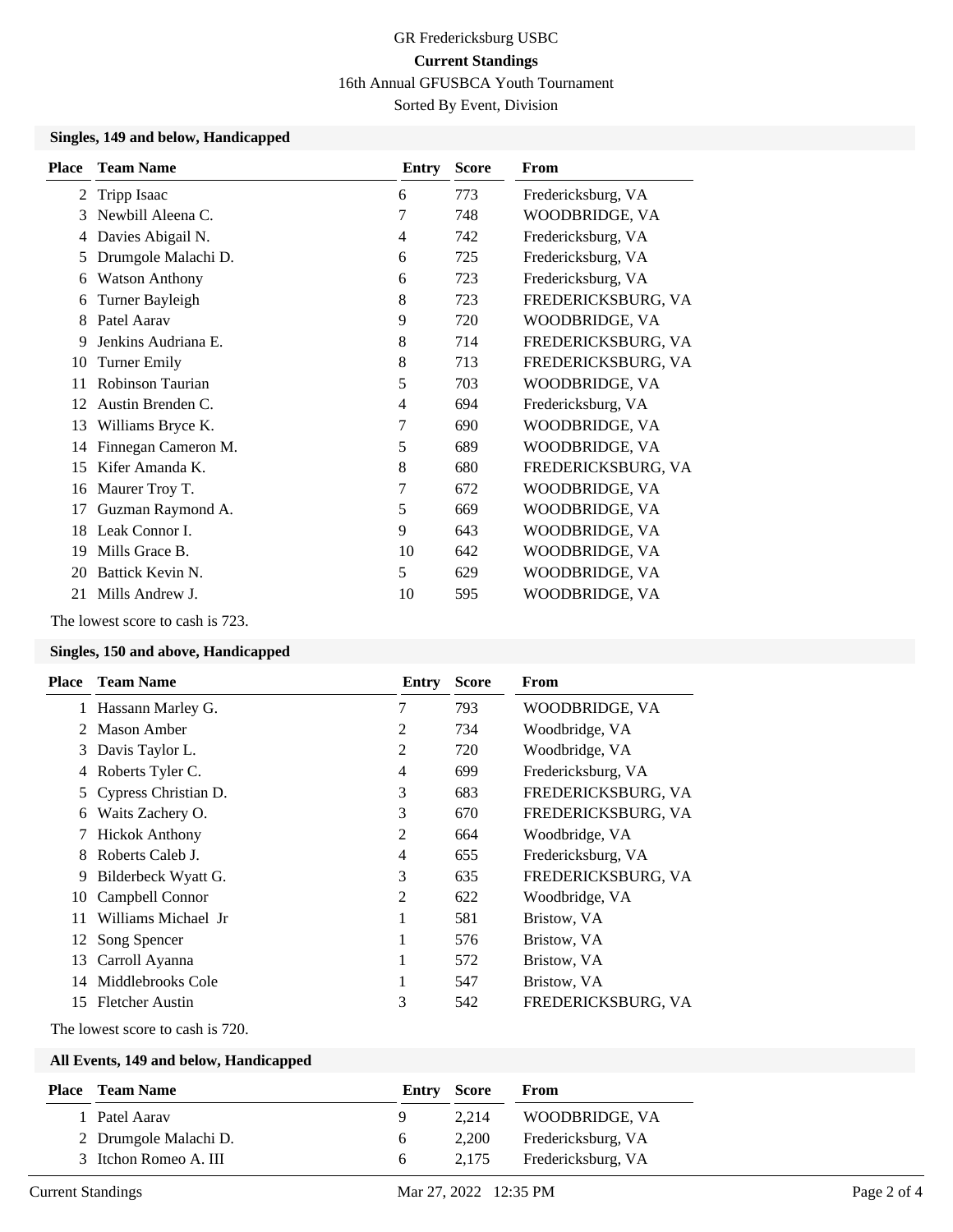# GR Fredericksburg USBC **Current Standings**

16th Annual GFUSBCA Youth Tournament

Sorted By Event, Division

#### **All Events, 149 and below, Handicapped**

| <b>Place</b> | <b>Team Name</b>      | Entry | <b>Score</b> | From               |
|--------------|-----------------------|-------|--------------|--------------------|
| 4            | Tripp Isaac           | 6     | 2,152        | Fredericksburg, VA |
| 5            | Austin Brenden C.     | 4     | 2,138        | Fredericksburg, VA |
| 6            | <b>Watson Anthony</b> | 6     | 2,131        | Fredericksburg, VA |
|              | Jenkins Audriana E.   | 8     | 2,120        | FREDERICKSBURG, VA |
| 8            | Turner Bayleigh       | 8     | 2,119        | FREDERICKSBURG, VA |
| 9            | Davies Abigail N.     | 4     | 2,118        | Fredericksburg, VA |
| 10           | Kifer Amanda K.       | 8     | 2,099        | FREDERICKSBURG, VA |
| 11           | Newbill Aleena C.     | 7     | 2,096        | WOODBRIDGE, VA     |
| 12           | Turner Emily          | 8     | 2,094        | FREDERICKSBURG, VA |
| 13           | Robinson Taurian      | 5     | 2,058        | WOODBRIDGE, VA     |
| 14           | Williams Bryce K.     | 7     | 2,045        | WOODBRIDGE, VA     |
| 15           | Finnegan Cameron M.   | 5     | 2,039        | WOODBRIDGE, VA     |
| 16           | Maurer Troy T.        | 7     | 2,035        | WOODBRIDGE, VA     |
| 17           | Battick Kevin N.      | 5     | 2,032        | WOODBRIDGE, VA     |
|              | 18 Leak Connor I.     | 9     | 2,023        | WOODBRIDGE, VA     |
| 19           | Guzman Raymond A.     | 5     | 2,016        | WOODBRIDGE, VA     |
|              |                       |       |              |                    |

The lowest score to cash is 2175.

### **All Events, 150 and above, Handicapped**

| Place | <b>Team Name</b>       | Entry | <b>Score</b> | From               |
|-------|------------------------|-------|--------------|--------------------|
| 1     | <b>Mason Amber</b>     | 2     | 2,243        | Woodbridge, VA     |
|       | 2 Davis Taylor L.      | 2     | 2,197        | Woodbridge, VA     |
| 3     | Hassann Marley G.      | 7     | 2,133        | WOODBRIDGE, VA     |
| 4     | Cypress Christian D.   | 3     | 2,068        | FREDERICKSBURG, VA |
| 5     | Bilderbeck Wyatt G.    | 3     | 2,059        | FREDERICKSBURG, VA |
| 6     | <b>Hickok Anthony</b>  | 2     | 2,033        | Woodbridge, VA     |
|       | Waits Zachery O.       | 3     | 1,962        | FREDERICKSBURG, VA |
| 8     | Roberts Caleb J.       | 4     | 1,961        | Fredericksburg, VA |
| 9     | Roberts Tyler C.       | 4     | 1,924        | Fredericksburg, VA |
| 10    | Song Spencer           | 1     | 1,855        | Bristow, VA        |
| 11    | Carroll Ayanna         | 1     | 1,809        | Bristow, VA        |
| 12    | <b>Fletcher Austin</b> | 3     | 1,775        | FREDERICKSBURG, VA |
| 13    | Campbell Connor        | 2     | 1,737        | Woodbridge, VA     |
| 14    | Williams Michael Jr    |       | 1,628        | Bristow, VA        |

The lowest score to cash is 2133.

#### **Scratch Singles, 149 and below, Scratch**

| Place        | <b>Team Name</b>                        | Entry | <b>Score</b> | From               |
|--------------|-----------------------------------------|-------|--------------|--------------------|
|              | Robinson Taurian                        | 5     | 481          | WOODBRIDGE, VA     |
|              | 2 Newbill Aleena C.                     | 7     | 478          | WOODBRIDGE, VA     |
|              | 3 Davies Abigail N.                     | 4     | 475          | Fredericksburg, VA |
|              | The lowest score to cash is 481.        |       |              |                    |
|              | Scratch Singles, 150 and above, Scratch |       |              |                    |
| <b>Place</b> | <b>Team Name</b>                        | Entry | <b>Score</b> | From               |